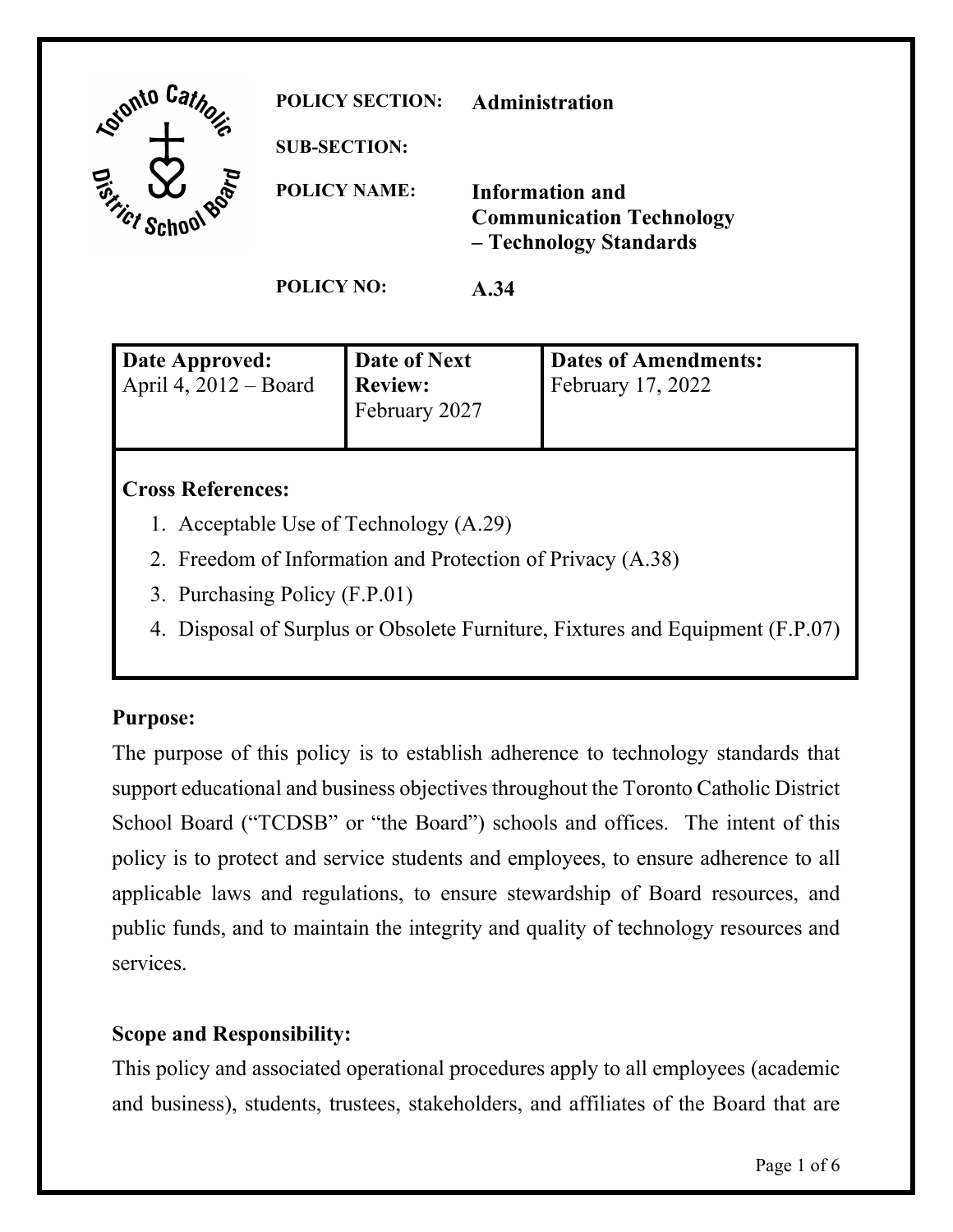

 seeking or involved with the replacement, implementation, or disposal of technology at the Board for any purposes. Technology includes all types of electronic and digital tools, solutions, and services.

 Superintendent, Technology, Data & Strategic Transformation, and Chief The Director of Education is responsible for the implementation of this policy in alignment with the Multi-Year Strategic Plan and with support of the Executive Information Officer. All employees share responsibility for compliance and adherence.

# **Alignment with MYSP:**

Fostering Student Achievement and Well-Being Achieving Excellence in Governance Providing Stewardship of Resources

# **Policy:**

 The Board shall set technology standards through a process consistent with the Mission, Vision, and Value statements of the Board and with the following objectives:

- 1. Support the entire system (academic and business) with standardized technology tools, solutions, and services.
- 2. Align with current and developing technology standards for academic and business.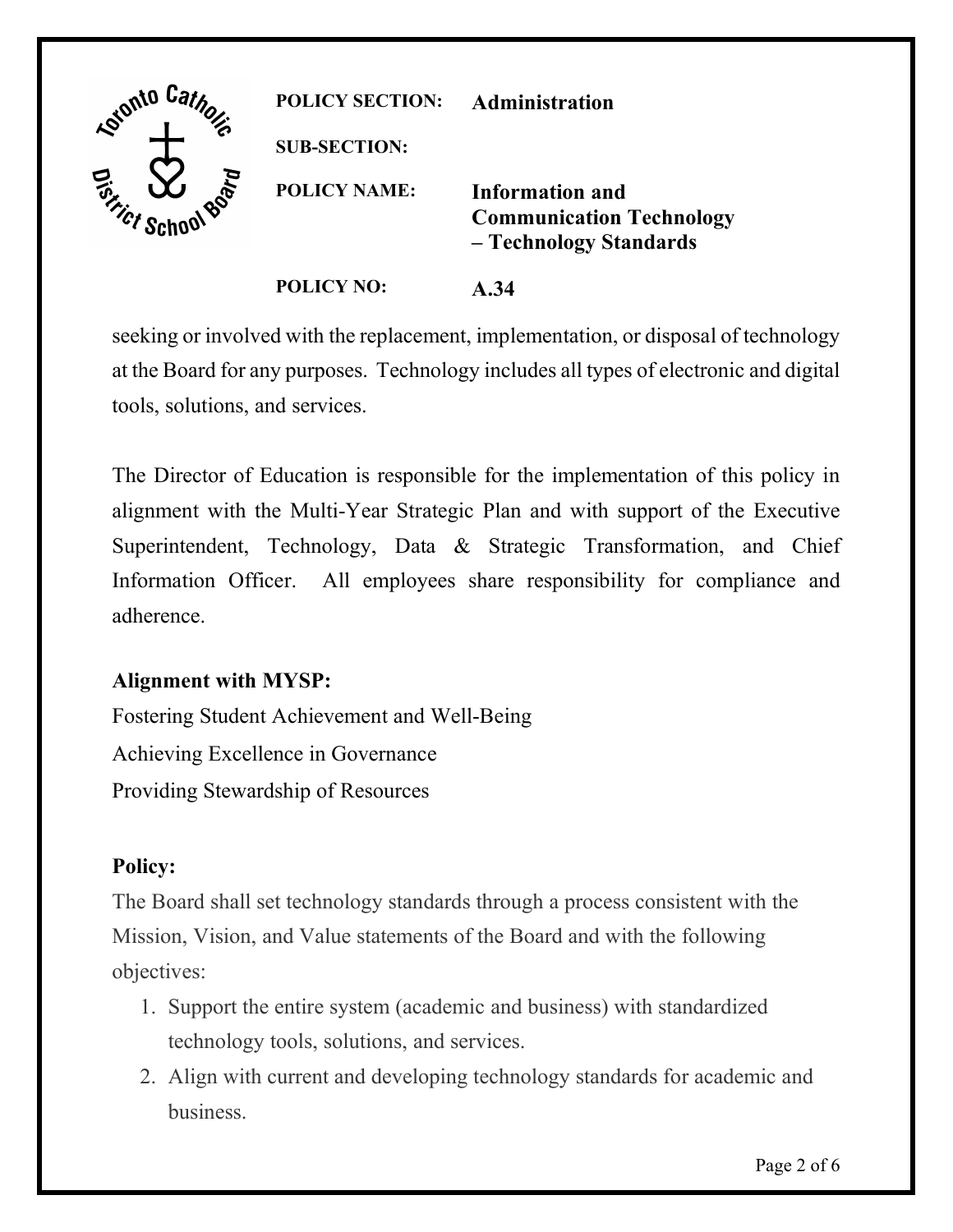

**POLICY SECTION: Administration** 

**SUB-SECTION:** 

**POLICY NAME: Information and Communication Technology – Technology Standards** 

**POLICY NO: A.34** 

- 3. Streamline processes for all types of technologies.
- 4. Stewardship of Board technology resources.
- 5. To ensure student safety, achievement, well-being, and privacy

#### **Regulations:**

- Services, and business departments as well as in consultation with pertinent parent groups, schools, and union partners, will define Technology Standards for 1. ICT Services in consultation and collaboration with Curriculum, Special educational and administrative use.
- achievement, and well-being and privacy. Consideration will be given to 2. Technology Standards will be set with strong consideration for student safety, financial feasibility, durability, compatibility with other technologies, IT system performance, and other legal requirements or regulatory requirements.
- Councils, CSPCs) or departments, that are not standardized, must adhere to an intake and review process to ensure it meets all pertinent requirements and 3. New technology requested by schools (including Catholic School Parent resources are available to support the operation of this new technology.
- 4. All technology, including technology purchase with CSPCs funds, shall be purchased in accordance with the Purchasing Policy (F.P.01).
- 5. To ensure student safety and the protection of Board data and systems only approved technologies may be used in schools and administrative settings.
- technologies with vendor/manufacture security support (i.e., software patches, 6. To ensure student safety and the protection of Board data and systems, only bug fixes, etc.) by established vendors shall be used. If a vendor ceases security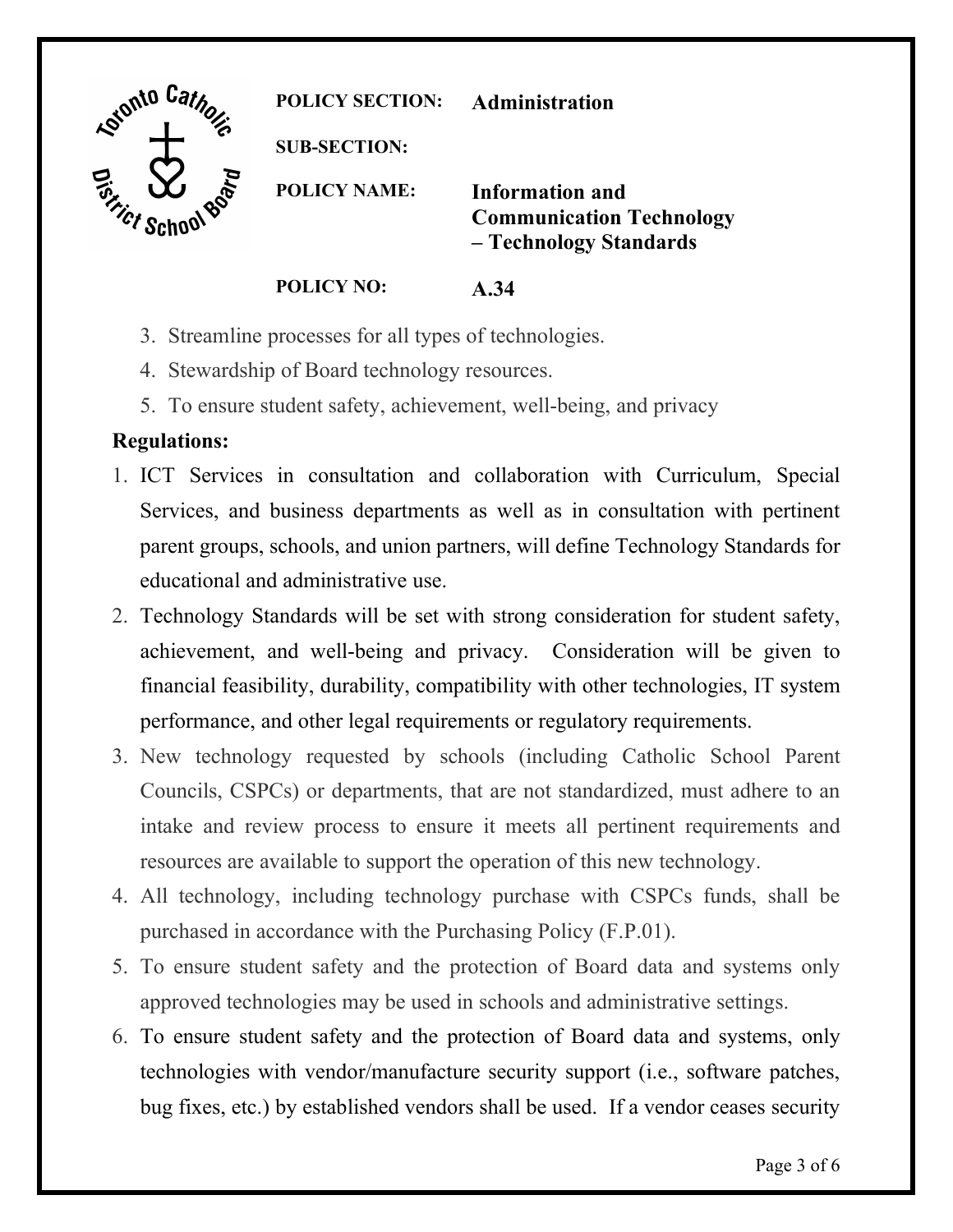

support, the technology will be deemed obsolete and disposed of in accordance with this policy.

- by employees and CSPC Chairs. 7. Technology standards will be published on TCDSB websites for ease of access
- adhere to these regulations for review and for acceptance or nonacceptance. allocation, implementation, and equitable distribution. 8. Donated, used, or refurbished technology must comply with this policy and Accepted technology becomes the property of the Board for appropriate
- 9. Reassigning, repurposing, or relocating technology shall be done in coordination. with and at the approval of ICT Services.
- and/or disposed of depending on the circumstances and needs. 10. Technology deemed as obsolete, redundant, unsafe, or no longer fit for purpose, compatibility, integration, performance, privacy, or security will be replaced
- resources. 11. Disposals must comply with this policy and adhere to these regulations to ensure for return and/or sanitization of any sensitive information or data, contractual obligations with suppliers and vendors, and stewardship of technology
- 12. All damage incidents, including theft, vandalism, water, and fire damage are to be reported and maybe subject to a replacement fee.
- these regulations may be removed. 13. Any discovery of technology that does not comply with this policy or adhere to
- 14. ICT Services may publish technology guidelines for personal technology used by students or staff in a school environment.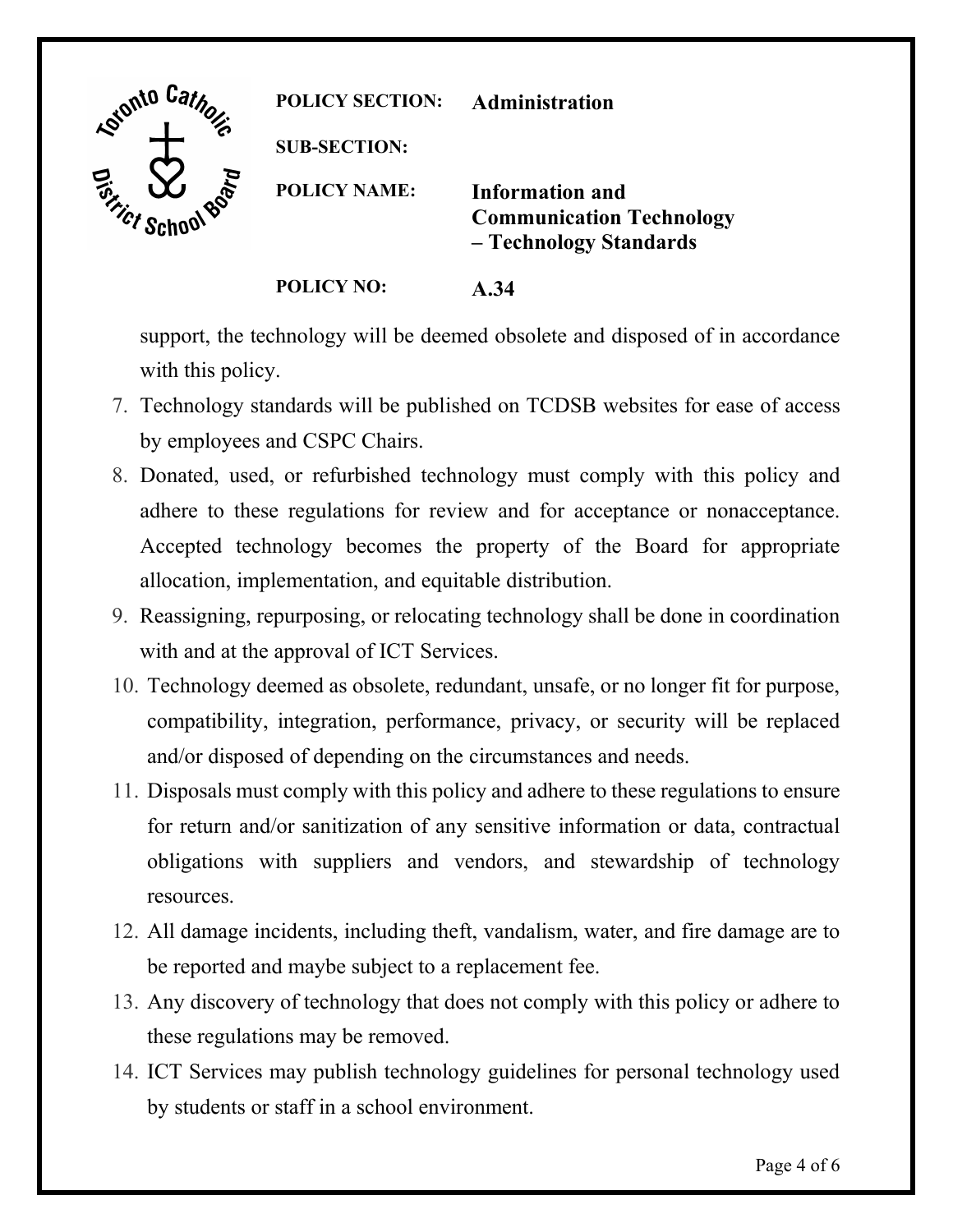| Gionto Car<br>" <sup>10 p</sup> | <b>POLICY SECTION:</b> | Administration                                                                      |
|---------------------------------|------------------------|-------------------------------------------------------------------------------------|
|                                 | <b>SUB-SECTION:</b>    |                                                                                     |
| <b>Finder School Boot</b>       | <b>POLICY NAME:</b>    | <b>Information and</b><br><b>Communication Technology</b><br>- Technology Standards |
|                                 | <b>POLICY NO:</b>      | A.34                                                                                |

- 15. Students may bring personally owned technology to school for the purpose of supporting academic achievement. Such technology shall be use used in accordance with the Acceptable Use of Technology Policy (A.29) and be in line with published guidelines.
- to work for the purpose of supporting academic achievement in a school setting. Such technology shall be use used in accordance with the Acceptable Use of personal identifiable information shall be downloaded or stored on to staff personally owned devices. 16. Select staff, as determined by ICT Services, may bring personally owned devices Technology Policy (A.29) and be in line with published guidelines. No student

# **Definitions:**

 Technology includes all types of electronic and digital tools, solutions, and services. Examples include but are not limited to desktops, laptops, tablets, smartphones, hardware accessories, applications programs, or system software regardless of laptops, monitors and screens, printers, scanners, copiers, audio/visual equipment, whether it resides as installed locally on computing devices or is hosted on a vendor's environment and accessed via the internet, software add-ins, plug-ins, functionality changes or new modules or features.

#### **Evaluation and Metrics:**

The effectiveness of the policy will be determined by measuring the following:

1. Streamlined intake, vetting, and approval process.